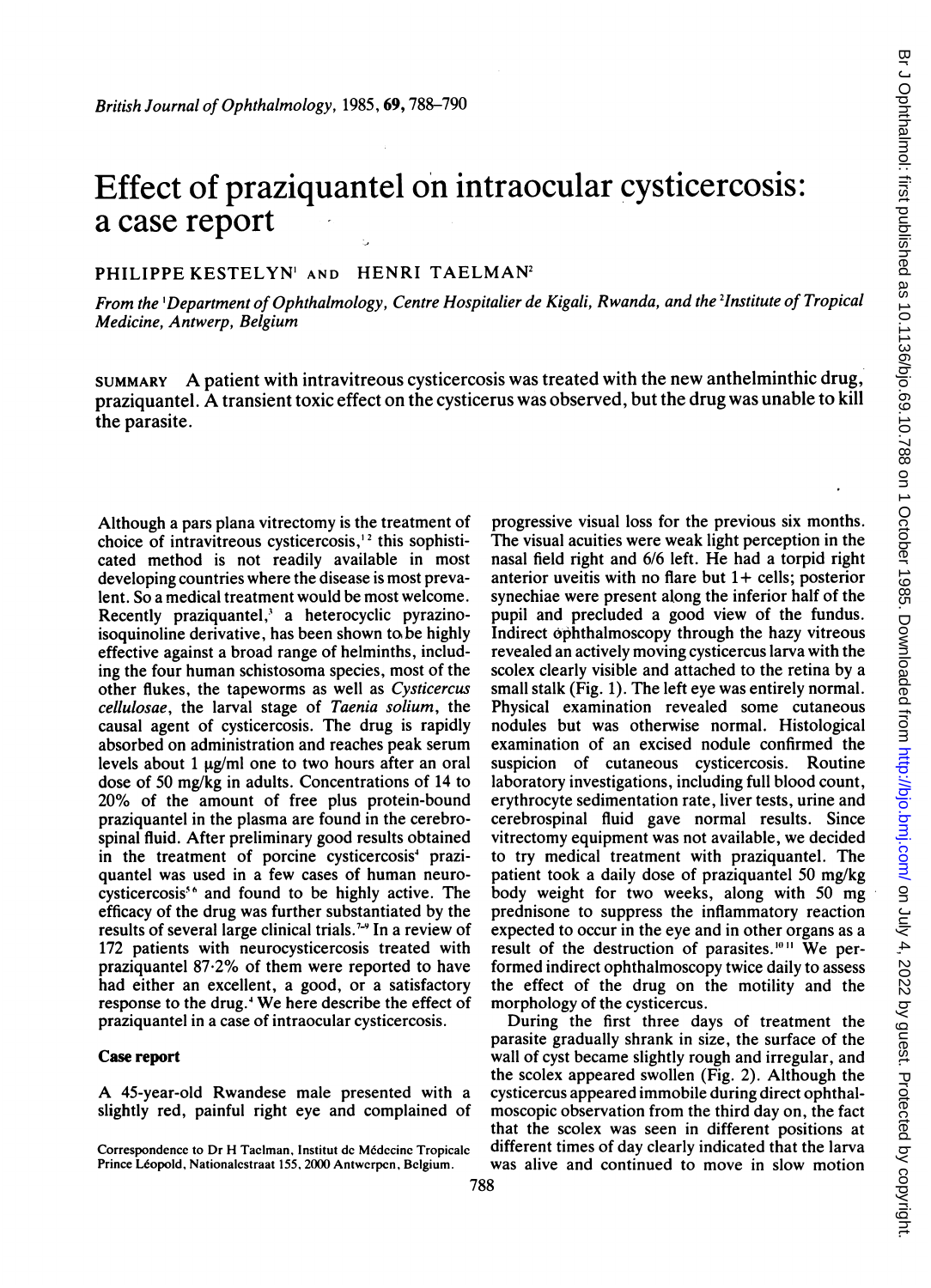Effect of praziquantel on intraocular cysticercosis: a case report



Fig. <sup>1</sup> Cysticercus before treatment. Scolex (arrow) partly hidden.

(Fig. 3). This situation remained essentially unchanged during treatment. Two days after the drug was stopped, the cysticercus seemed to have unfolded and to have regained its initial motility and morphology (Fig. 4).

During the first three days of treatment the patient complained of diffuse headache, which aroused the

Fig. 2 Cysticercus after five days of treatment. Scolex (arrow) points down.

suspicion of central nervous system involvement. He had no history of seizures, and a clinical neurological examination gave normal results. No other secondary effects could be attributed to praziquantel in our patient. Blood count, urine analysis, and liver function tests were unchanged from before treatment.



Fig. 3 Same day as Fig. 2, some hours later. Scolex (arrow) nowpoints up.



Fig. 4 Cysticercus three days after the end of treatment.